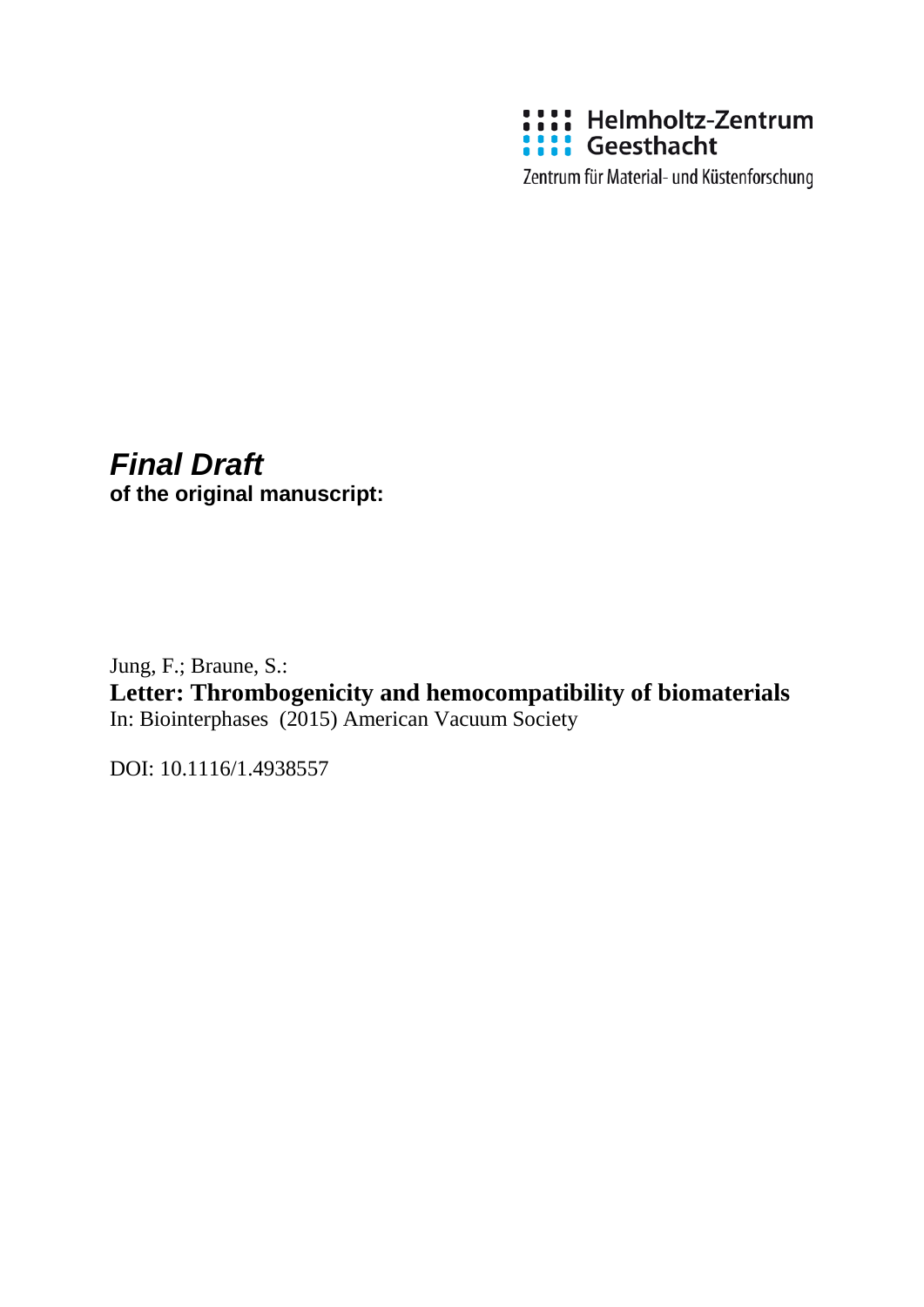### **Letter to the Editor:**

## **Thrombogenicity and hemocompatibility of biomaterials**

F. Jung, S. Braune

Institute of Biomaterial Science and Berlin-Brandenburg Center for Regenerative Therapies, Helmholtz-Zentrum Geesthacht, Teltow, Germany

### **Corresponding author: F. Jung, friedrich.jung@hzg.de**

The success of cardiovascular implants – particularly of small vascular prostheses – depends on the biological reactions occurring at the blood-material interface. Immediately after implantation proteins can adhere to the implant surface, thereafter platelets and leukocytes. The cells become activated during the adhesion process, which is associated with the secretion of various mediators. Some of the mediators induce the adherence and aggregation of further platelets so that thrombi can grow; others trigger the plasmatic coagulation and immunological responses. The protein adsorption on polymer-based biomaterials depends on the characteristics of the surface and the fluid shear. By investigating changes in plasma protein adsorption onto these surfaces, three aspects of protein adsorption were identified as crucial for activation processes: protein quantity [10, 16], protein layer composition [2, 15] and conformational changes of the protein [30, 36, 37]. In addition, the local shear rates of the blood flow determine whether passing blood cells adhere to a surface or not. Depending on the shear rates, different plasma proteins mediate the adhesion of the blood cells [38] via platelet membrane receptors [44], while the aggregation of further cells can also be triggered receptor-independent [42]. As a typical example, von Willebrand factor circulates in a globular form, so that binding sites for blood cells are hidden. However, as soon as the shear rates are high enough (> 1000 1/s [14, 1]), the von Willebrand protein becomes unfolded and in this filamentous form the binding sites are accessible for receptor binding so that adherence to surfaces or binding to blood cells can be mediated [41]. In addition, protein surface adsorption is a reversible process, and the composition of absorbed proteins can change over time. This dynamic change in protein monolayer composition is particularly evident on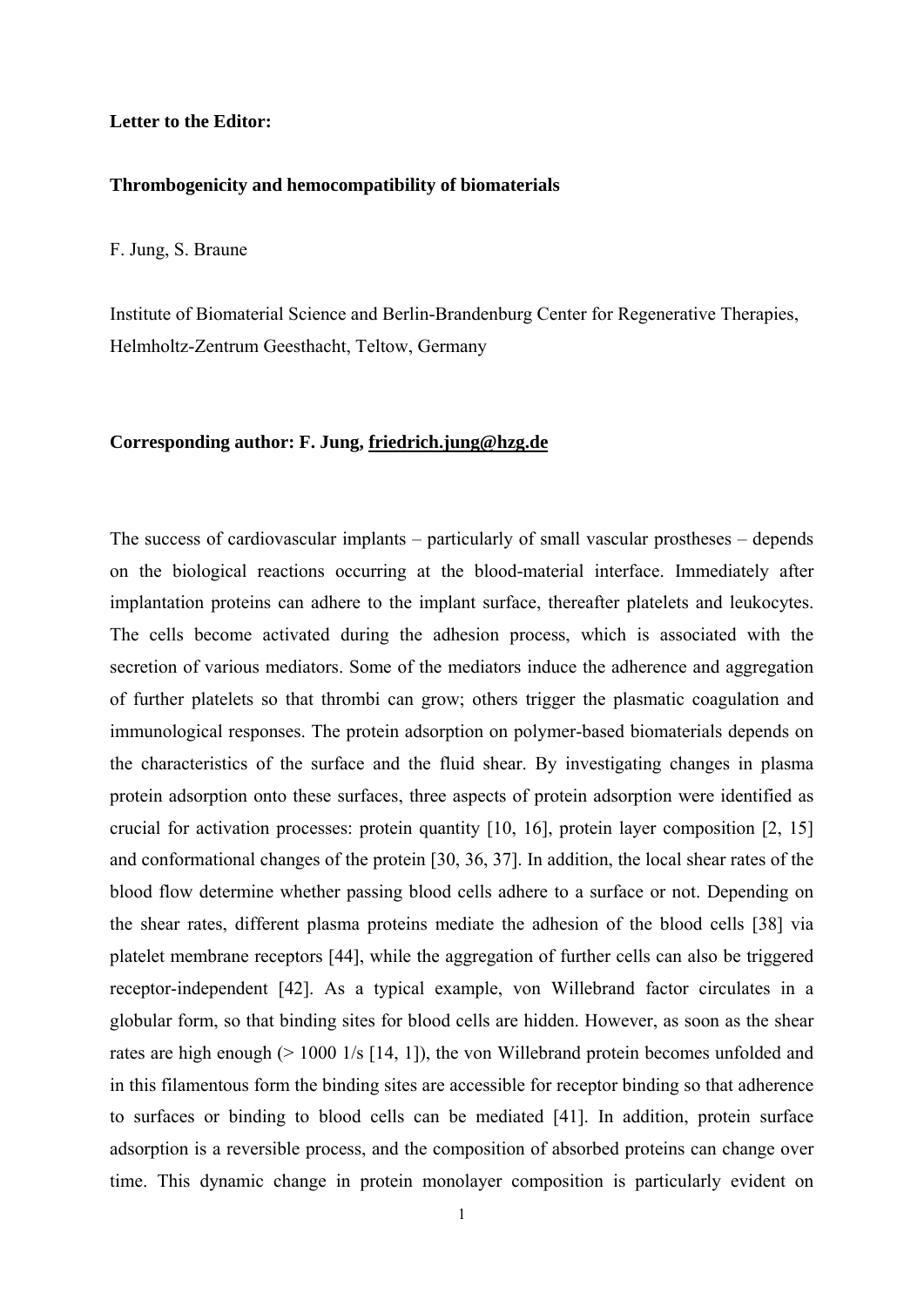negatively charged hydrophilic surfaces [43] and appears to be independent of flow [29]. Protein adsorption is the initiating event in thrombus formation because the protein layer modulates the subsequent reactions. Key elements of the formation of thrombi are platelets [23, 32]. Therefore, the interaction of platelets with the surface of blood contacting biomaterials is the key for the understanding of material *thrombogenicity* [31]. The latter is still not clearly defined, but at least comprises the activation and adherence of platelets and – from a clinical point of view – the generation of thrombi. It is dominated by a lot of factors [22]: Surface properties such as availability of certain functional groups (surfaces functionalized with –CH<sub>3</sub> or –COOH groups induced an increased platelet adhesion, while on –OH terminated SAMs nearly no platelets adhered), domain structure, electrical charge, hydrophilicity/hydrophobicity, linker molecules, interfacial adaptability or surface roughness are considered to determine the adherence of platelets [7, 9, 36, 39]. The binding of ligands to platelet receptors initiates a rapid activation process associated with a shape change and the degranulation of  $\alpha$  and dense granula [34] so that the aggregation of further platelets occurs, then including also other blood cells ending up in thrombus growth. In arteries, the bulk of a thrombus often seems to be a mass of platelets, the so called white clot [33, 40]. Thrombus formation is considered to be the earliest of all possible complications of polymer-blood interactions and the most frequent unwanted major cardiovascular event [4]. Thrombi are able to occlude vessels or they detach forming emboli, possibly leading to life-threatening events. *Thrombogenicity* represents the most common cause of graft failure and of acute or late stent thrombosis [8, 20]. This characteristic of materials is usually assessed using platelet rich plasma. While the adsorption of proteins as well as the activation of platelets is a very rapid process  $(\sim 180 \text{ ms})$  the stable adherence of platelets on implanted materials is in the order of seconds, the activation of the coagulation cascade with fibrin polymerization then takes at least 30 seconds and the formation of a stable clot 3 to 5 minutes [3, 6, 13, 26].

The thrombus growth can also be affected and be strengthened through a material-induced activation of the contact activation and the complement system involving further blood cells, particularly leukocytes [19, 25]. In a very short period of time platelet activation and the so called "contact activation" occur where high molecular weight kininogen (HMWK) and the activated factor XII interact and generate bradykinin. This will further enhance the activation of the coagulation cascade also implying the activation of the complement system. A more or less generalized complement activation can have serious consequences due to the reduced removal of antibody complexes, which generally need complement decoration for their elimination. And there are more mechanisms to burden the immune system beside the lack of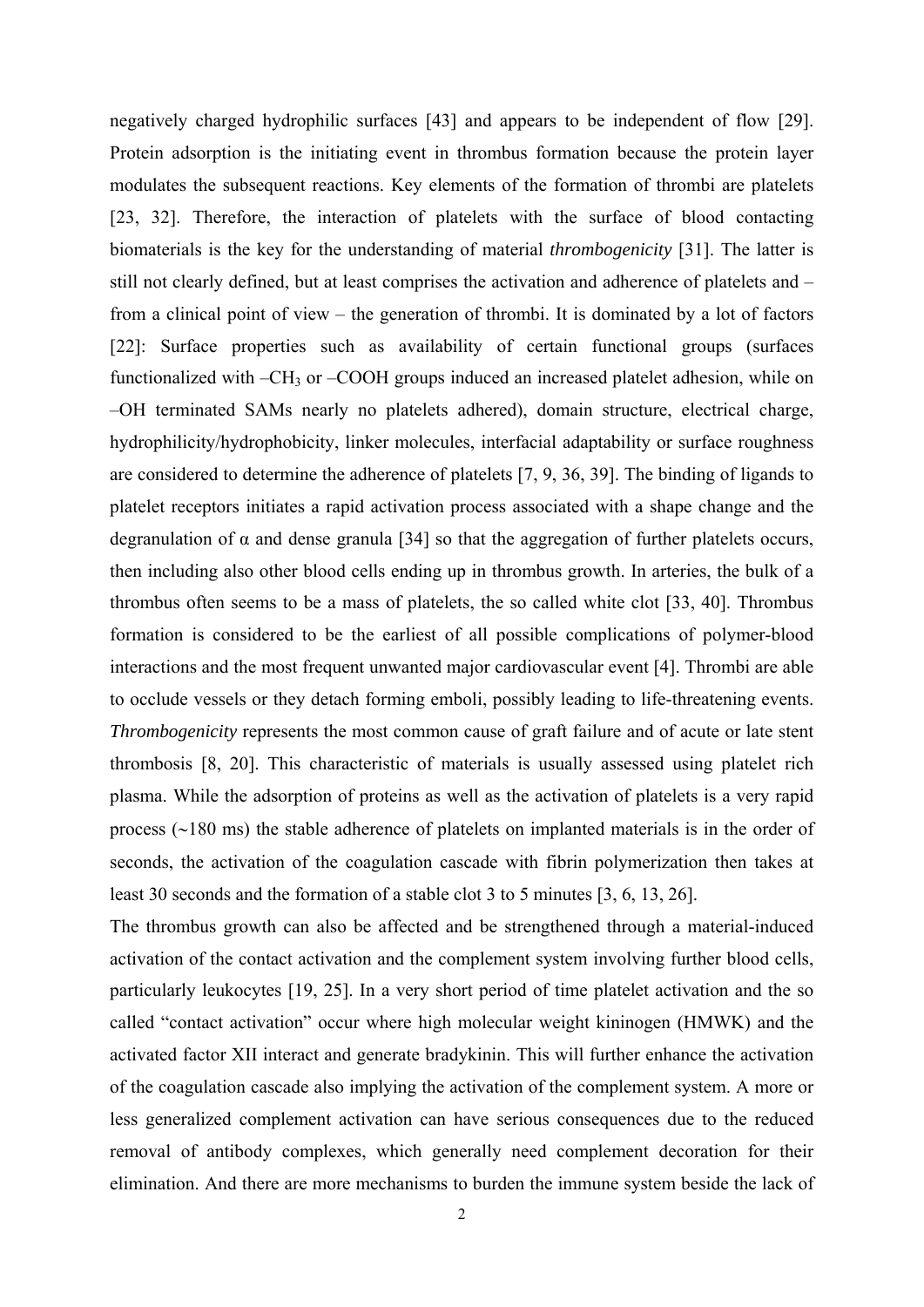complement. Degradation particles from polymers can become coupled to haptens and lead to immune reactions. This very complex process of different interactions and feedback loops depends not only on platelets and can be defined as *hemocompatibility* of biomaterials, which has to be assessed using whole blood.

The current control of thrombus formation in patients with cardiovascular implants generally requires a systemic anticoagulation or dual anti-platelet therapy. Unfortunately, both therapies can be associated with severe complications, such as thrombocytopenia, neutropenia and hemorrhage [35]. Therefore, the development of a biomaterial that offers improved - if not perfect - thrombogenicity and hemocompatibility is still a clinical need.

Though the principles of thrombogenicity / hemocompatibility testing have been established in ISO 10993-4, they are generally considered as minimum requirements, and most groups perform supplementary tests. Moreover, the thrombogenicity or hemocompatibility of a material is not a defined physical quantity with an absolute value. Both characteristics can only be evaluated or classified with reference to known thrombogenic or hemocompatible surfaces (negative and positive control). Using such an approach, the materials studied can be categorized between these two extremes [21]. Reference materials may also be useful in identifying test procedures, which are most sensitive to describe thrombogenic or hemocompatible materials. The National Heart, Lung, and Blood Institute called for more reliable approaches in studying biomaterials and their interactions with blood in 1977. Three primary reference materials were selected for immediate testing: low-density polyethylene (LDPE), silica-free polydimethylsiloxane (PDMS), and fluorinated ethylene propylene (FEP). By 1980, recommendations for standardized methods and materials were published [17, 18]. In the early 1990s, the International Union for Pure and Applied Chemistry (IUPAC) started a second inititative "Interactions of Polymers with Living Systems." The main topics were: (1) the interactions of materials with blood; (2) biocompatibility and inflammation; and (3) *in vivo* studies. Unfortunately, the results of these studies were never published. In 1992, the book "The reference materials of the European communities: results hemocompatibility tests" continued a number of publications released by the European Concerted Action "EUROBIOMAT – Hemocompatibility" (Medical Research Program, Project: II.1.2/2, supported from 1988-1992) [24].

Though some uncertainties – which are still under discussion in the scientific community [7] – there are standardized procedures, which allow to categorize the thrombogenicity – using platelet rich plasma – or the hemocompatibility of biomaterials – using whole blood. However, the right choice of the anticoagulant with the appropriate dosage needs further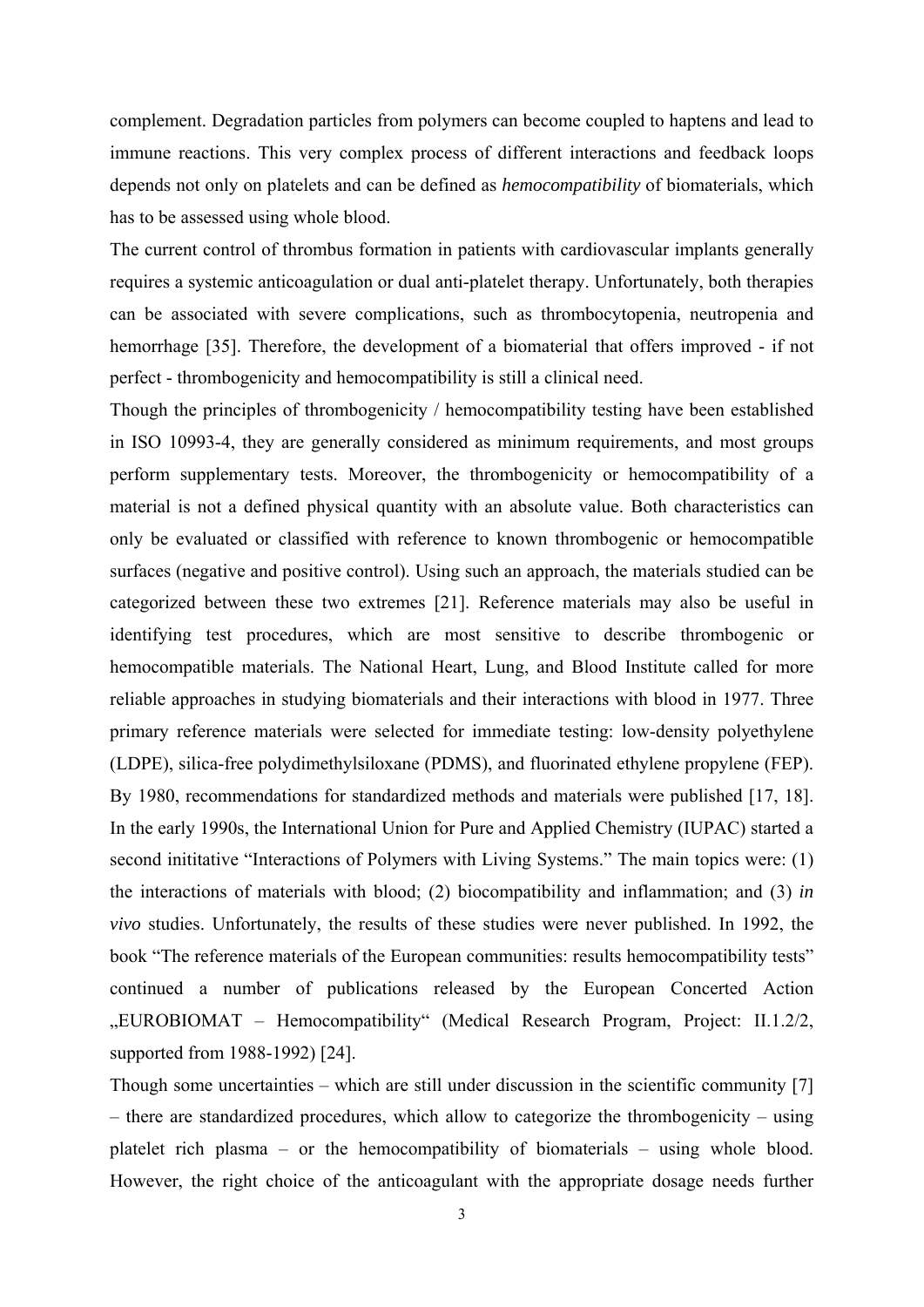studies – although functional aspects of various anticoagulants have been reviewed extensively [5, 7, 12, 22, 27, 28]. Anticoagulation of blood samples is mandatory in order to avoid spontaneous coagulation processes, which are not induced by the implant material in the *in vitro* test system but already during the pre-processing of the blood sample. Commonly used anticoagulants are heparin for *in vitro* whole blood studies, sodium citrate for studies focussing on platelet-biomaterial interactions, or hirudin for complement studies [5, 11, 12, 21, 31].

Concluding it can be stated that thrombogenicity and hemocompatibility are two sides of the same coin but not identical characteristics of a material: on the one hand thrombi can grow without involving the contact or complement system and also without leukocytes. On the other hand, certain materials were reported to have a strong influence on contact activation and in consequence on the activation of complement and coagulation also ending up in thrombus growth. Future studies have to show which *in vitro* characteristic has a higher predictive value for thrombotic processes at the implant surface in vivo or if both characteristics have to be assessed.

## **References**

- [1] Alexander-Katz, A., Schneider, M. F., Schneider, S. W., Wixforth, A., Netz, R. R. (2006): Shear-flow-induced unfolding of polymeric globules. Phys. Rev. Lett. 97: 138101
- [2] Y. Arima, H. Iwata, Effect of wettability and surface functional groups on protein adsorption and cell adhesion using well-defined mixed self-assembled monolayers, Biomaterials 28 (2007) 3074–3082.
- [3] R.E. Baier and R.L. Dutton, Initial events in the interaction of blood with a foreign surface, *J Biomed Mater Res* **3** (1969), 191-7.
- [4] Bélanger MC, Marois Y. Hemocompatibility, biocompatibility, inflammatory and in vivo studies of primary reference materials low-density polyethylene and polydimethylsiloxane: a review. J Biomed Mater Res. 2001;58(5):467-77.
- [5] Bexborn F, Engberg AE, Sandholm K, et al. Hirudin versus heparin for use in whole blood in vitro biocompatibility models. Journal of biomedical materials Part A 89  $(2009)$ ,  $951 - 959$ .
- [6] G.V. Born and P.D. Richardson, Activation time of blood platelets, *J Membr Biol* **57** (1980), 87-90.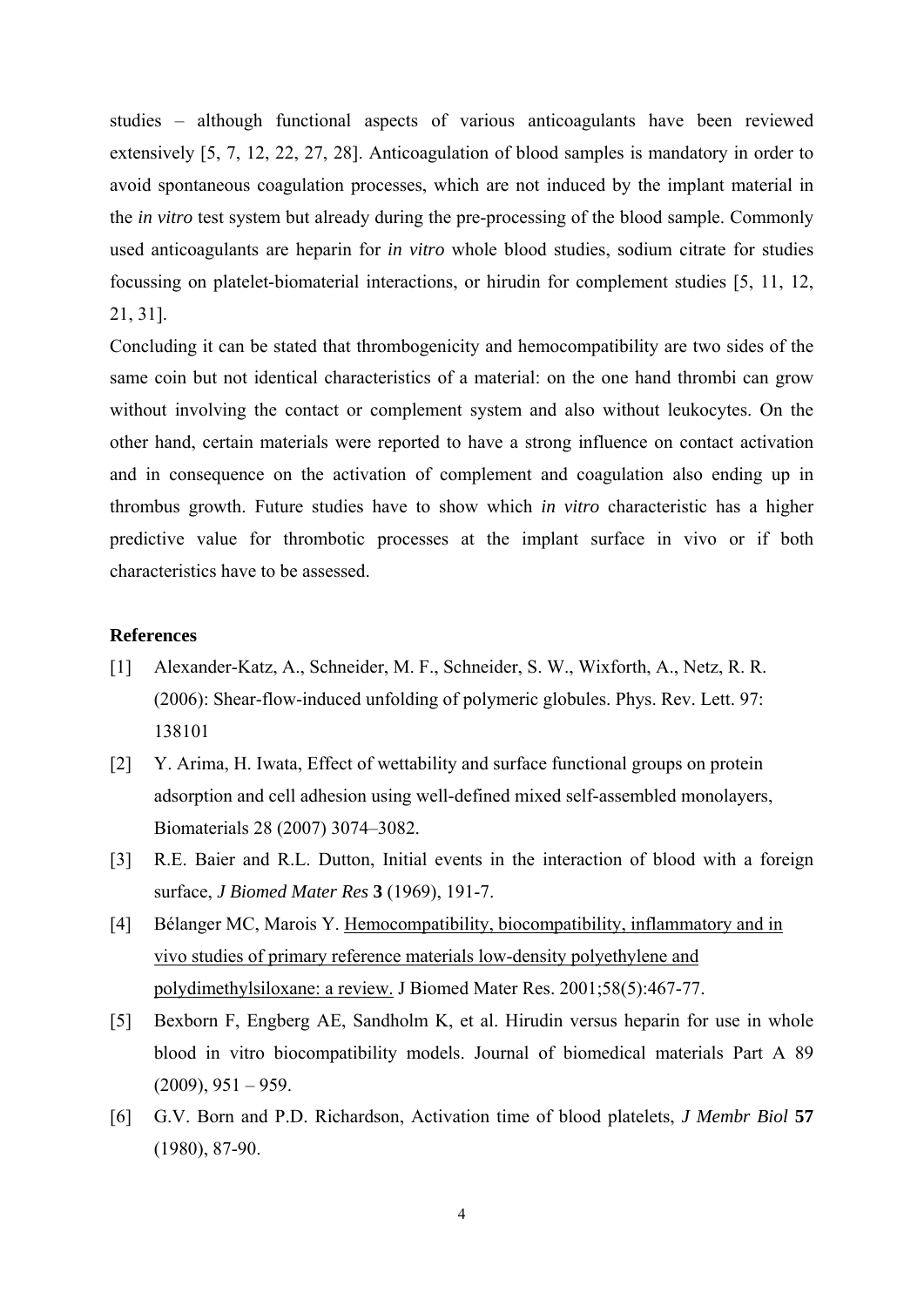- [7] S. Braune, M. Grunze, A. Straub, F. Jung. Are there sufficient standards for the in vitro hemocompatibility testing of biomaterials? *Biointerphases* **8** (2013), 33.
- [8] L.P. Brewster, D. Bufallino, A. Ucuzian, and H.P. Greisler, Growing a living blood vessel: insights for the second hundred years, *Biomaterials* **28** (2007), 5028-32.
- [9] Cazenave JP, Davies JA, Kazatchkine MD, van Aken WG, Blood-surface interactions: Biological principles underlying haemocompatibility with artificial materials. Elsevier, Amsterdam, 1986.
- [10] R.M. Cornelius, S.P. Shankar, J.L. Brash, J.E. Babensee, Immunoblot analysis of proteins associated with self-assembled monolayer surfaces of defined chemistries, *JBiomed Mater Res* A **98** (2011) 7–18.
- [11] S. Huang, K. Sandholm, N. Jonsson, A. Nilsson, A. Wieslander, G. Grundström, V. Hancock and K.N. Ekdahl, Low concentrations of citrate reduce complement and granulocyte activation in vitro in human blood, *Clin Kidney J* **8** (2015), 31–37.
- [12] A.E. Engberg, P.H. Nilsson, S. Huang, K. Fromell, O.A. Hamad, T.E. Mollnes, J.P. Rosengren-Holmberg, K. Sandholm, Y. Teramura, I.A. Nicholls, B. Nilsson, K.N. Ekdahl, Prediction of inflammatory responses induced by biomaterials in contact with human blood using protein fingerprint from plasma, *Biomaterials* **36** (2015), 55e65.
- [13] W. Feng, X. Gao, G. McClung, S. Zhu, K. Ishihara, J.L. Brash, Methacrylate polymer layers bearing poly(ethylene oxide) and phosphorylcholine side chains as non-fouling surfaces: In vitro interactions with plasma proteins and platelets, *Acta Biomaterialia* **7** (2011), 3692–3699
- [14] Goerge, T., Kleineruschkamp, F., Barg, A., Schnaeker, E.-M., Huck, V., Schneider, M. F., Steinhoff, M., Schneiderl, S, Microfluidic reveals generation of platelet-strings on tumoractivated endothelium. *Thromb Haemost* **98** (2007), 283–286.
- [15] A. Gessner, A. Lieske, B.R. Paulke, R.H. Muller, Functional groups on polystyrene model nanoparticles: influence on protein adsorption, *J Biomed Mater Res A* **65** (2003), 319–326.
- [16] I.C. Goncalves, M.C. Martins, J.N. Barbosa, P. Oliveira, M.A. Barbosa, B.D. Ratner, Platelet and leukocyte adhesion to albumin binding self-assembled monolayers, *J Mater Sci – Mater Med* **22** (2011) 2053–2063.
- [17] Guidelines for blood-materials interactions. In: Washington DC: National Heart, Lung and Blood Institute; 1980.
- [18] Guidelines for physicochemical characterization of biomaterials. In: Washington DC: National Heart, Lung and Blood Institute; 1980.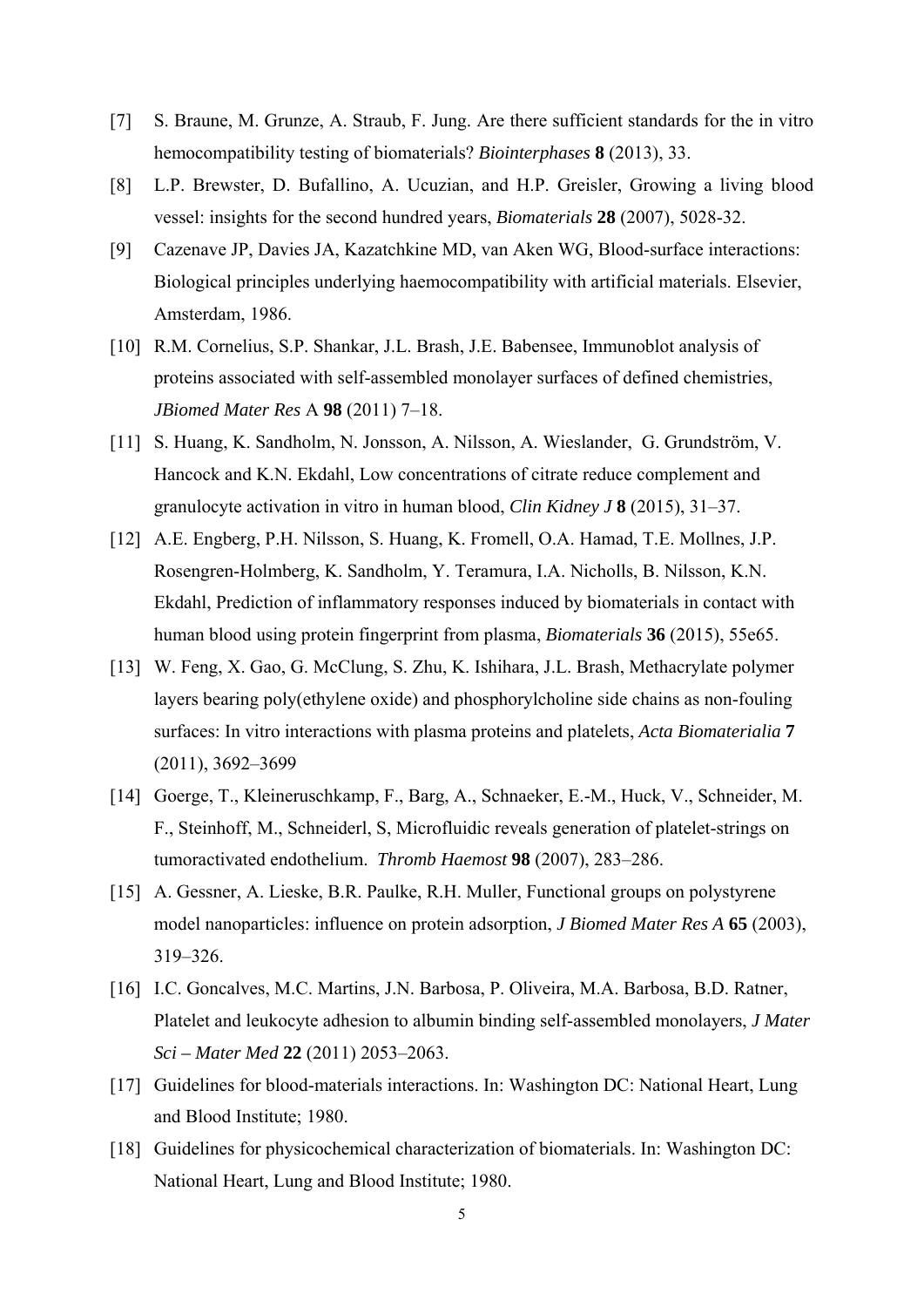- [19] Janatova J, Cheung AK, Parker C.J., Biomedical polymers differ in their capacity to activate complement. *Complement Inflammation* **8** (1991), 61 – 69.
- [20] M. Joner, A.V. Finn, A. Farb, E.K. Mont, F.D. Kolodgie, E. Ladich, R. Kutys, K. Skorija, H.K. Gold, and R. Virmani, Pathology of drug-eluting stents in humans: delayed healing and late thrombotic risk, *J Am Coll Cardiol* **48** (2006), 193-202.
- [21] Jung F, Wischke C, Lendlein A. Degradable, multifunctional cardiovascular implants: challenges and hurdles. *MRS Bull* **35** (2010), 607 – 613.
- [22] Jung F, Braune S, Lendlein A Haemocompatibility testing of biomaterials using human platelets. *Clin Hemorheol Microcirc* **53** (2013), 97–115.
- [23] K. Jurk and B.E. Kehrel, Platelets: Physiology and Biochemistry. *Semin Thromb Hemost* **31** (2005), 381–92.
- [24] W. Lemm, The Reference Materials of the European Communities: Results of Hemocompatibility Tests. Dordrecht, Boston, London: Kluwer Academic Publishers; 1992. 248 p.
- [25] Matata BM, Coutney, JM Lowe GDO, Contact activation with haemodialysis membranes. *Int J Artif Organs* **17** (1994), 432.
- [26] E. Morgenstern, A. Ruf, H. Patscheke, Ultrastructure of the interaction between human platelets and polymerizing fibrin within the first minutes of clot formation, *Blood Coagul Fibrinolysis* **1** (1990), 543.
- [27] Mousa SA (2010) Anticoagulants, Antiplatelets, and Thrombolytics. doi: 10.1007/978- 1-60761-803-4.
- [28] Oudemans-van Straaten HM, Kellum J a, Bellomo R, Clinical review: anticoagulation for continuous renal replacement therapy--heparin or citrate? *Critical Care* **15** (2011), 202.
- [29] Ortega-Vinuesa JL, Tengvall P, Walivaara B, Lundstrom I. Stagnant versus dynamic conditions: a comparative adsorption study of blood proteins. *Biomaterials* **19** (1998), 251–62.
- [30] Qi P, Chen S, Liu T, Chen J, Yang Z, Weng Y, Chen J, Wang J, Maitz MF, Huang N. New strategies for developing cardiovascular stent surfaces with novel functions (Review). Biointerphases 9 (2014), 029017.
- [31] B.D. Ratner, The catastrophe revisited: Blood compatibility in the 21st century, *Biomaterials* **28** (2007), 5144–7.
- [32] W. Reinhart, Platelets in vascular disease, *Clin Hemorheol Microcirc* **53** (2013), 71-79.